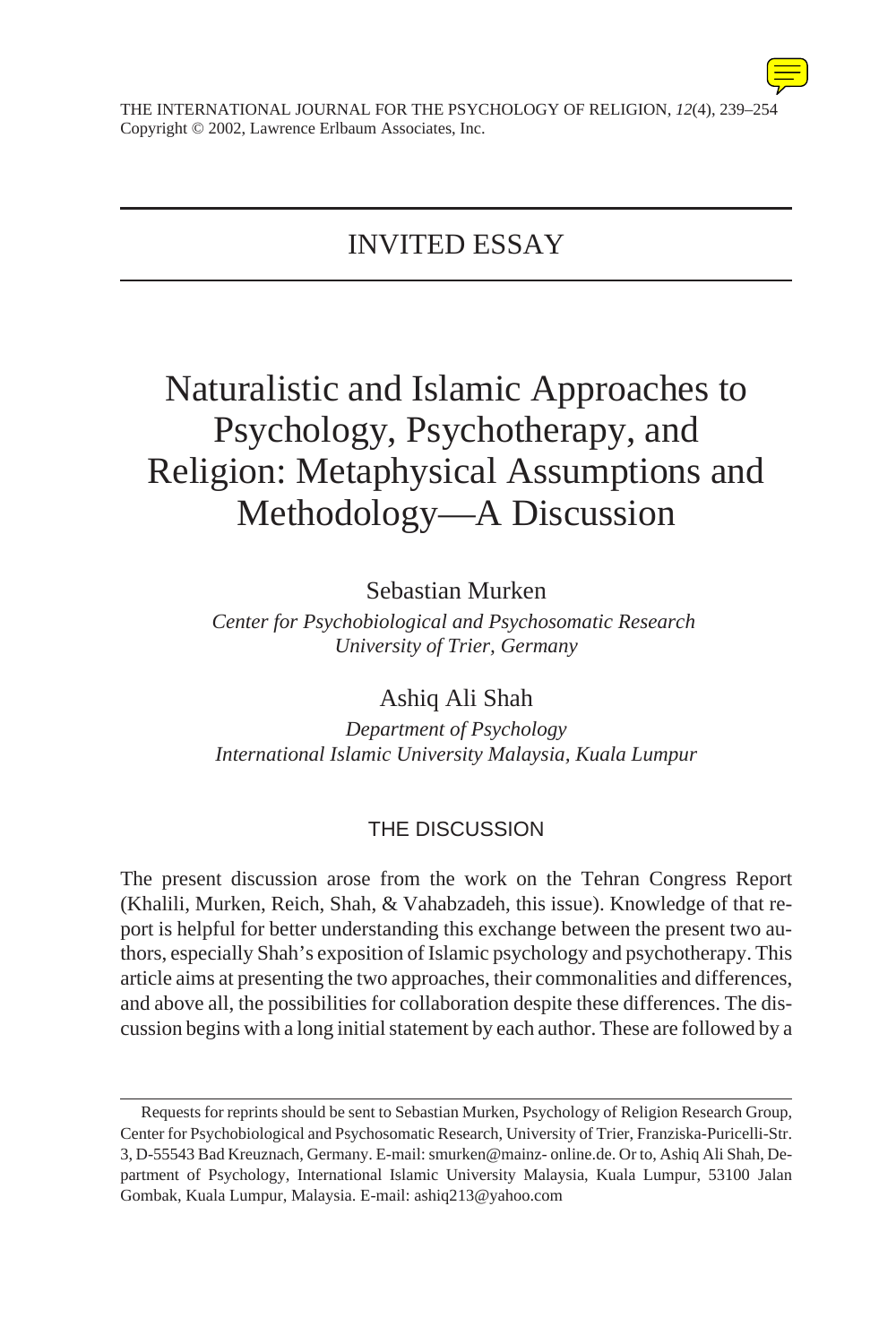section that presents the remarks of both authors, formulated and interspersed after taking into account the responses of each author to the initial exchanges.

# SEBASTIAN MURKEN: OPENING REMARKS

Ihavesetoutmybasicviewsinmyearlierreport(Khalilietal.,thisissue).Inaspecifically naturalistic and secularized model of Western epistemology, society is conceived as being the result of interacting subsystems, each with its own structure and internal logic—for example, economics, politics, science, and religion (e.g., Luhmann, 1995). Religion, in this case, has no privileged position. In contrast, in a model of religion-based epistemology, religion is not one cultural subsystem among others but is instead the basis and framework of everything else, in particular, in the context of the present discussion, of doing research in Islamic psychology.

My intention is to propose a bridge that can be accessed from either side and that acknowledges either approach. Irrespective of culturally based truth claims, such a bridge could be constructed by formulating common scientific and methodological standards which could include the following:

1. If at all possible, studies should use a control group in their design in order to avoid hermeneutic circular reasoning in the sense of self-fulfilling prophecies.

2. Studies should be based on hypotheses that can be tested and thus potentially falsified. Without the formulation of hypotheses the theoretical understanding of phenomena remains limited. A statistical correlation is not a theory. And, to put it unambiguously: Theological doctrines are no falsifiable theories either.

3. When interpreting the results, one should be aware of one's own truth claims. It would be helpful to reflect these and to make them transparent.

To ask the same questions of people living in different cultures and having different religions seems to be a promising way to understand cultural biases and to work through them, providing that it is done as just outlined (e.g., Hood et al., 2001).

# Epistemology

As a basis for discussion, here is a summary of the change in epistemology in the 20th century, as I understand it. Thanks to the work of Norwood Russell Hanson (1958, 1971), Karl Popper (1935, 1963, 1972), Thomas S. Kuhn (1970), Imre Lakatos (1970, 1978), Paul Feyerabend (1975, 1978, 1981), Larry Laudan (1990) and others, the conceptual foundations of science have undergone a marked change in the second part of the 20th century. Taking the cue from Helmut Reich (2002, pp. 35–37), I see this change as follows. The earlier classical realism rests on the assumptions that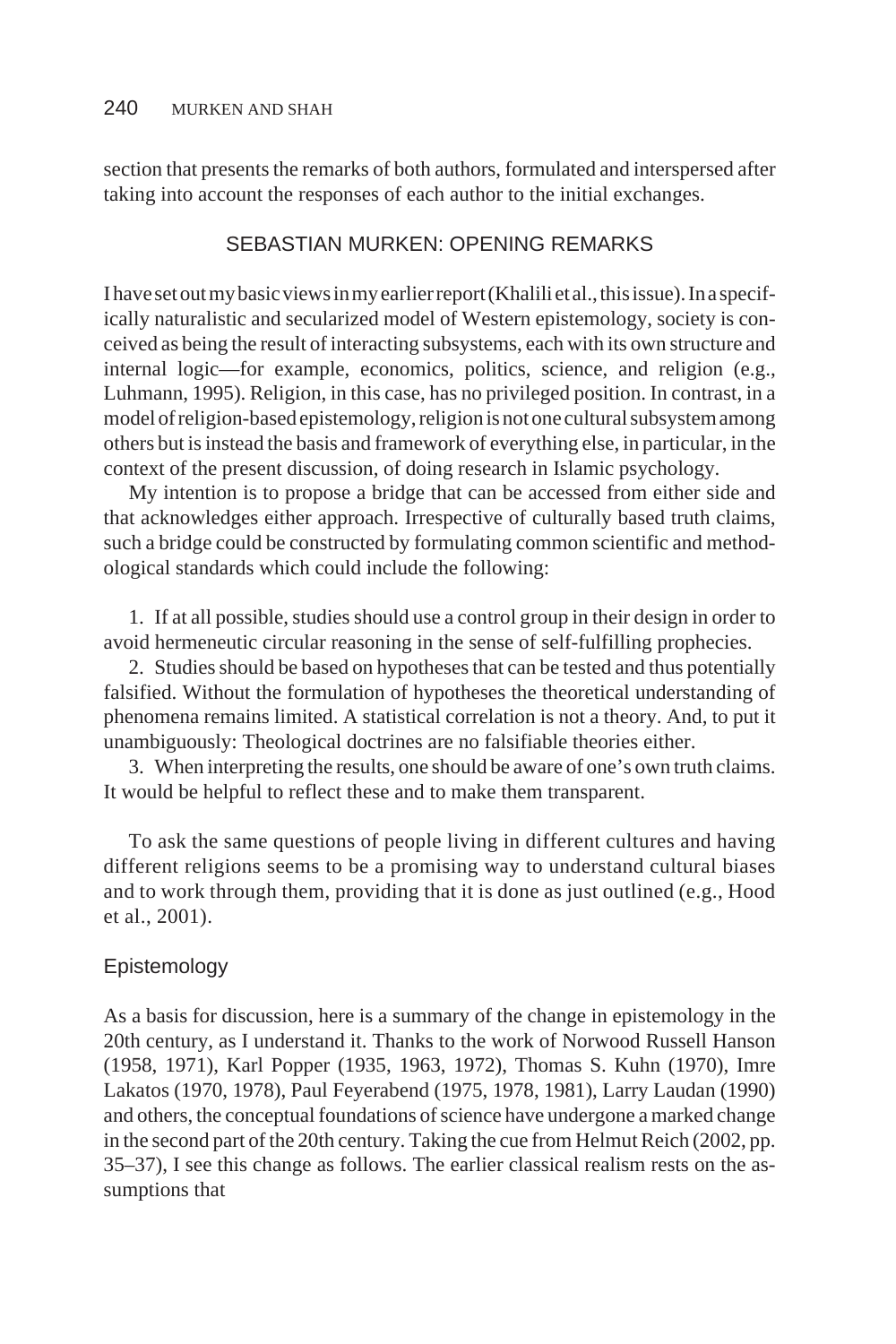(1) there is a reality independent of human ideas and theories; (2) scientific theories and the theoretical entities contained in them purport to refer to those real entities, processes, or structures existing independently of the theories; (3) hence, scientific theories can be judged to be true or false in some sense larger than merely that "they allow one to describe, predict, and organize the experimental data." The latter could be called "epistemic truth" whereas the former is "ontic truth." (Kitchener, 1988, p. 17)

Thus, the scientific theories assumed by classical realism involve ontic truth, not just the epistemic truth of theories "merely" aimed at describing, predicting, and organizing empirical data.

*Foundationalism* follows from the purported ontic truth of scientific theories. Laudan (1990) enumerates the resulting foundational epistemological program as

(1) a search for incorrigible givens from which the rest of knowledge could be derived; (2) a commitment to giving advice about how to improve knowledge; and (3) the identification of criteria for recognizing when one had a bona fide claim. (p. 134)

However, the impact of the work begun by Hanson (1958) has convinced most contemporary philosophers of scientific knowledge that foundationalism can no longer be justified (e.g., Laudan). Indeed, by now it has become clear that (a) all observations are theory-laden, i.e., influenced by pre-knowledge; (b) scientific theories are underdetermined by facts, for example, several theories may explain a given data set "equally well;" (c) verification or falsification of a theory is more complex than thought previously (the *experimentum crucis* is an exceptional occurrence); and (d) the underlying assumptive framework, perhaps unwittingly chosen, provides an influential hermeneutic context for one's research (cf. Lakoff & Johnson, 1999).

If this conceptualization is adopted, one can no longer refer to the only true and best theory, but one can still make comparisons according to the following criteria: The approach, model, or theory considered more effective, would—each time compared to its rival—(a) explain broader ranges of different kinds of phenomena, (b) have been tested in more areas, (c) already have led to more unexpected discoveries or applications, (d) yielded more precise results, (e) be more dependable, (f) possibly be the only candidate that offers a satisfactory explanation for certain phenomena. When making the comparison between the rivals, it is understood that no criterion from (a) to (f) is individually sufficient for a ranking but that all criteria count jointly for a preference, even though it can be changed later. In other words, the preferred approach, model, or theory wins a relative victory, not an absolute one; and in case the comparison is repeated after further work on a nonpreferred competitor, it may well become the dominant view. The basis and results of such comparisons can be agreed interindividually, and thereby gain scientific credence.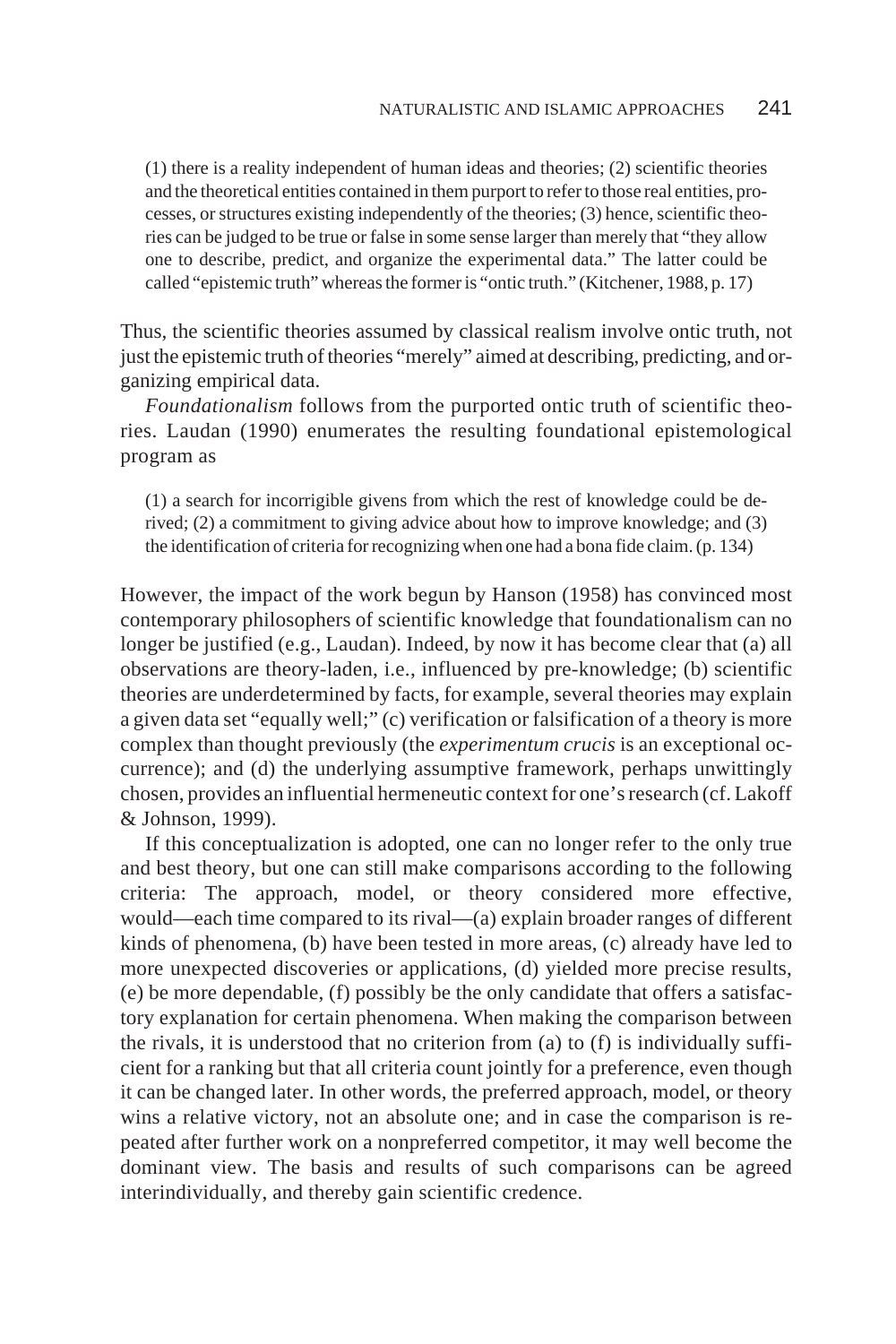#### Methodological Issues

Science implies that we lack knowledge about certain things. The scientific process should be designed to make us more knowledgeable about questions so far unanswered. For this we eventually need a theory, not just correlational studies, which indicate the strength of a relationship between variables, but not the nature of that relationship. Scientific methodology demands that the testing itself leaves the result open. For instance, if one wants to explore the interrelation between religion and depression, a hypothesis could be about (a) religion-induced depression, such that thinking that everything is in God's hands makes one feel powerless and helpless, which might therefore sustain depression. One could test this by assessing religiosity, locus of control, and level of depression, and by then comparing the results with those from a control group. Another hypothesis could be about (b) religion-induced resilience, such that religion prevents depression through the possibility of referring problems to a Higher Power, which can be supportive within life's demands. This second hypothesis could be tested in a way similar to the first one. Constructing a theory built on either hypothesis, or on alternative ones, would be supported by whichever evidence is better. This is obviously not possible if the issue has been preempted by working with a single unfalsifiable assumption.

Many of the studies presented at the Tehran Congress and elsewhere in the field of Religion and Health lack a theory. For the most part they only explore associations between various measures of religiousness and mental health. I suggest some caution in interpreting the significance of the effect of religion on mental health determined in this way. As far as I know the literature, the largest positive effects of religiosity hardly ever explain more than 5 or 6 % of variance of the mental health criteria. To understand the place of mental health in people's lives, it is therefore important not to rely on religion as the sole variable, but to include other relevant variables like degree of physical health, socio-economic status, self-esteem, social support system and so on. If we understand mental disorders exclusively in religious terms, for example as a punishment for the nonobservation of religious laws, we might miss important alternative explanations such as those proposed for the worldwide problem of the increase in depression.

#### ASHIQ ALI SHAH: REPLY TO MURKEN

I wish to make some remarks about Murken's comparison of a purely naturalistic and an Islamic religion-based epistemology. I agree to some extent with the juxtaposition of the two approaches regarding their pros and cons in the inquiry of human behavior. However, I do not agree with his conclusion that the methodology adopted by both approaches should be based on theory-based hypotheses and that it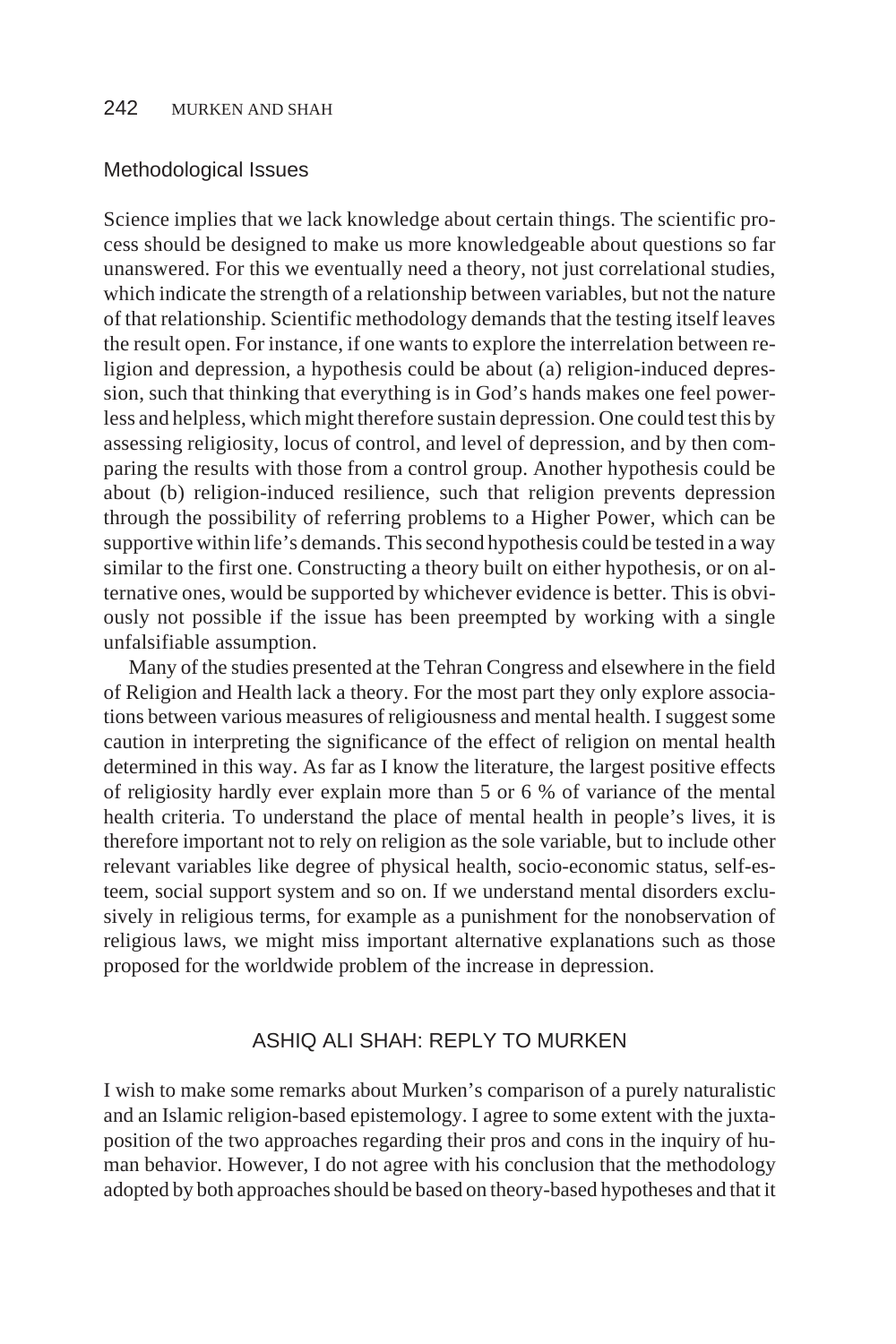should follow a hypothetico-deductive approach. In my opinion, this is the major problem with the so-called scientific approach using empirical methods. These scientific theories are reductionist fallacies of the human mind that view a human being in terms of specific proportions or percentages; they are not universal. The limitation of these theories to only certain classes of people makes their assumptions and blind application to other cultures unacceptable. For example, a handful of patients with mental disorders from Viennese bourgeois society were studied by Freud to formulate his assumptions of psychoanalysis. In the history of the so-called scientific psychology, this is an example of gross overgeneralization concerning human behavior on the basis of an unrepresentative sample. The data on behavior of rats, cats, pigeons, monkeys, and U. S. students were the basis of the theory of behaviorism obtained via logical inference. Such practices in psychology have stripped human beings of their consciousness, freedom, emotion, values, virtue, and most importantly, their soul.

Psychology is certainly not a science by any minimal scientific criterion. The psychological variables such as depression, motivation, arousal, anxiety, emotions, phobia, sociability, to name a few, are so complex that psychologists do not even agree about a precise definition of these variables, let alone their control. Unlike hard sciences, psychology could not arrange its subject matter in a homogenous hierarchical manner in which elementary facts and theories lead logically to the next ones. We have mostly a jumble of independent components of knowledge, some of which do not even recognize the authenticity of others. Denmark (1995) argued that psychology simply cannot be treated as a science in the same manner as the natural sciences.

Kuhn (1970) dismissed the claim of psychology to be a science; this on the basis of his discussion of paradigm and paradigm shift. According to Kuhn, developed sciences have paradigms whereas psychology does not. He argued that in developed sciences a paradigm shift results in a new paradigm that overthrows and replaces the old one. In psychology and other social sciences new paradigms, if we call them so, generate much enthusiasm and plenty of followers, but old ones continue to survive and sometimes flourish again after the passage of a few years. Starting from Freud's unconscious through classical and operant learning and on to the humanistic and cognitive revolution, all these approaches to explaining human behavior are flourishing and claiming to represent scientific truth despite their mutual antagonism. Once famous and absolutely dominating the stage of psychology, psychoanalysis and behaviorism claimed to explain everything through the tunnel vision of their specialization. None of the psychological theories could be refuted, or to say it in empiricists' terminology, falsified. The truth value of Murken's (this issue) assertion that "theological doctrines are not falsifiable scientific theories" could be best juxtaposed with the "pseudofalsificationism" being practiced in scientific psychology. This is due to the self-fulfilling nature of the positivistic paradigm.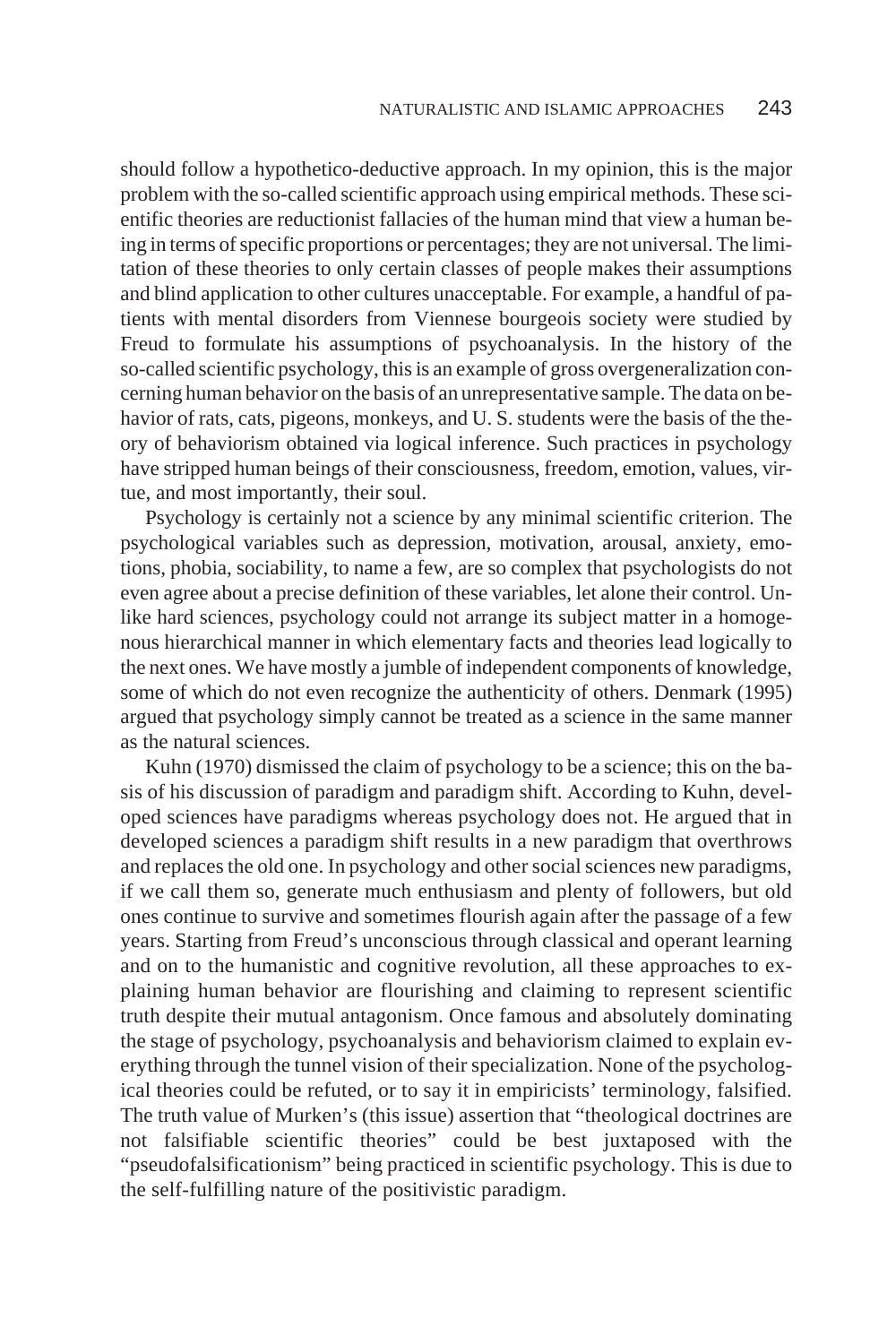#### 244 MURKEN AND SHAH

In contrast, an inquiry within the Islamic framework has a different meaning and constitutes a distinct approach to the search for truth. The Islamic framework of inquiry has four levels. In descending order they are: (a) knowledge derived from Qur'an; (b) the Sunnah of the Prophet (SAW1), his words, deeds, and practice; (c) the *Ijma*, consensus of opinion of competent, pious Muslims; and (d) *Qiyas*, analogical deduction within the framework of Islamic law, based on human reasoning. This fourth stage of inquiry, a lower stage in the Islamic framework, is the only stage of so-called scientific inquiry.

There is another large difference in the methodology of investigation. In the Islamic approach, the prototypical researcher who acquires data and collects information is not just any academically trained individual studying college students or ordinary people, but is an intellectual and scholarly person who, nourished by the Qur'an and Sunnah, derives meanings and generates new knowledge via *Ijma* (consensus of opinion) and *Qiyas* (analogical deduction, an extension of the commandments of the Shari'ah by going from an original case to a new case and/or to new circumstances). In contrast, secularized individuals serving as prototypical researchers in the West use pure scientific empiricism. The consequences of this have included gay and lesbian marriages, older persons confined to old-age homes, premarital sex, children with unmarried parents, and crushing the weak and exploitation of others–the synonym for competition. From an Islamic point of view, this reflects unacceptable moral degradation.

The differences in the significance of religion in the West and in the Islamic world, and the unresponsive attitude of the West toward the offer of an in-depth understanding of Islam, has lead to the treatment of Islam as a religion closely comparable to Judaism and Christianity. The truth of the matter is that Islam is a way and code of life, of which religious practices are only one component (cf. Figure 2 in Khalili at al., this issue). On the contrary, in Western societies religion is regarded as a practice of specific rituals that are confined to the church and to specific moments (cf. Figure 1 in Khalili at al., this issue). Even the history of religion and scientific inquiry in the cases of Christianity and Islam are different. The scientific culture in the West emerged as a revolution against the authority of the church, a revolution that has among its martyrs the scientists who opposed the traditional teachings of the Church, women accused of witchcraft, and other victims of the infamous inquisition set up by the Church. Christianity stressed that a human being has an immortal soul yet is born in sin. There have been times when it was taught that salvation could only be achieved by blindly following the rigid uncompromising injunctions of the Church and its philosophical and scientific teachings, even when rationality and empiricism fail to support it. Hence, psychology with its various schools had to challenge these conceptions by giving their theories

<sup>1</sup>SAW [or SAAS/SAWS]; Salla Allahu 'Alaihi Wa Sallam: May the blessing and the peace of Allah be upon him; English abbr.: Pbuh.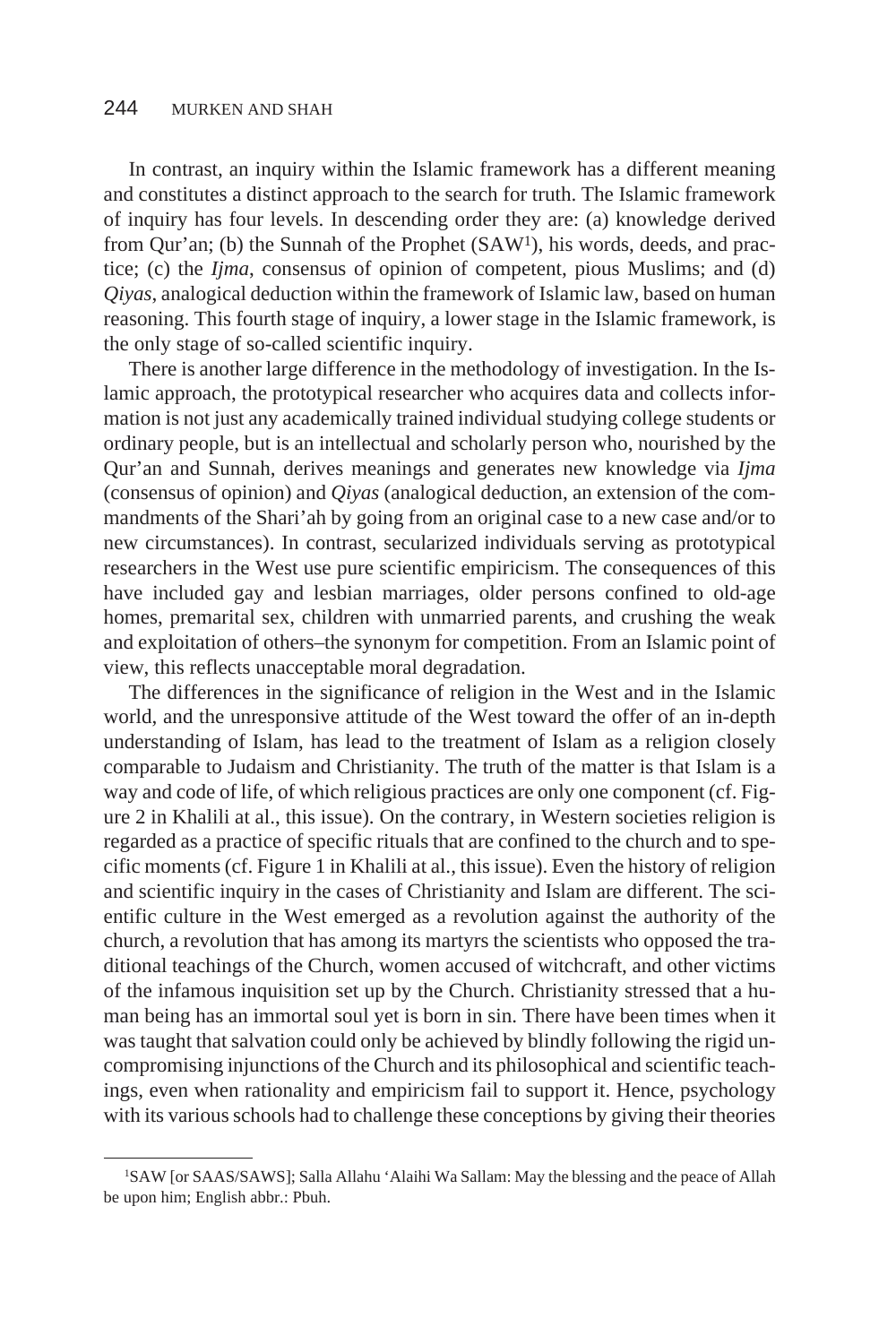and practices a scientific coating. That is why the majority of Western psychological theories have based themselves on a well-defined alternative, nonreligious conception about the nature of human beings.

If one wished to construct hypotheses in psychology of religion, how would one proceed on the basis of simple universal Islamic religious teachings? One would begin with these teachings: (a) Believe in one God, the only God; (b) remembrance of God is the best protection against fear and anxiety; (c) help people in distress; (d) do not drink alcohol as its harms outweigh its benefits; (e) give charity regularly to the needy; (f) do not lie; (g) do not cheat; (h) usury is the height of transgression.

These are some of the examples of religious teachings. Is there any need to construct a theory in these cases? If yes, would that theory be more complete than these universal truths? And most important overall: Is there any need for a control group? Any sensible person will not boggle his or her mind too long over the validity of these principles. The Islamic approach does not have any set of variables to inquire about the psychology of these truths. Rather, it examines the impact of following these teachings on the mental health of people. In fact, I am not against the use of a control group in principle but I am against its generalization, especially in a context where it is highly inappropriate. For example, in order to study the mediating effects (if any) of fasting or prayers, use of control groups is considered unethical and un-Islamic. There are many Muslims, however, who do not regularly pray or fast. They may serve as a control group, but they may not in fact constitute a real control group. Their not practicing the rituals might have become a habit.

The assertion that religious variables do not explain more than 5% of the total variance in any study follows from the studies in the secular framework. One may ask at this juncture about the proportion of variance explained by other contemporary psychological theories that focus only on a tiny aspect of human beings. For example, what is the contribution of learning theory in explaining the total behavioral variance when only focusing on the observable phenomena, and ignoring cognitions, feelings, emotions, physiological processes, and transcendental aspects? To be more specific, analysis shows that personality variables derived from contemporary personality theories do not account for even 5% of the total variance.

In the Islamic approach to psychology, religious and spiritual beliefs are helpful in caring for the needs of individuals. The rituals are the source of spiritual development that makes a major contribution to the psychological stability of people. Many studies in the Muslim world have indicated a tremendous role of religion in the behavior and mental health of individuals. A European psychiatrist, Schmidt (1987), reported his findings of using Islamic religious techniques in treating drug and alcohol addicts in Brunei-Darulssalam at the Third Pan Arab Congress on Psychiatry in Amman, Jordan. He tried all the methods he had learned during his training as a psychiatrist with the Muslim clients but he was unsuccessful. In the last resort he took the addicts to a camp outside the city and subjected them to a rigorous program of Is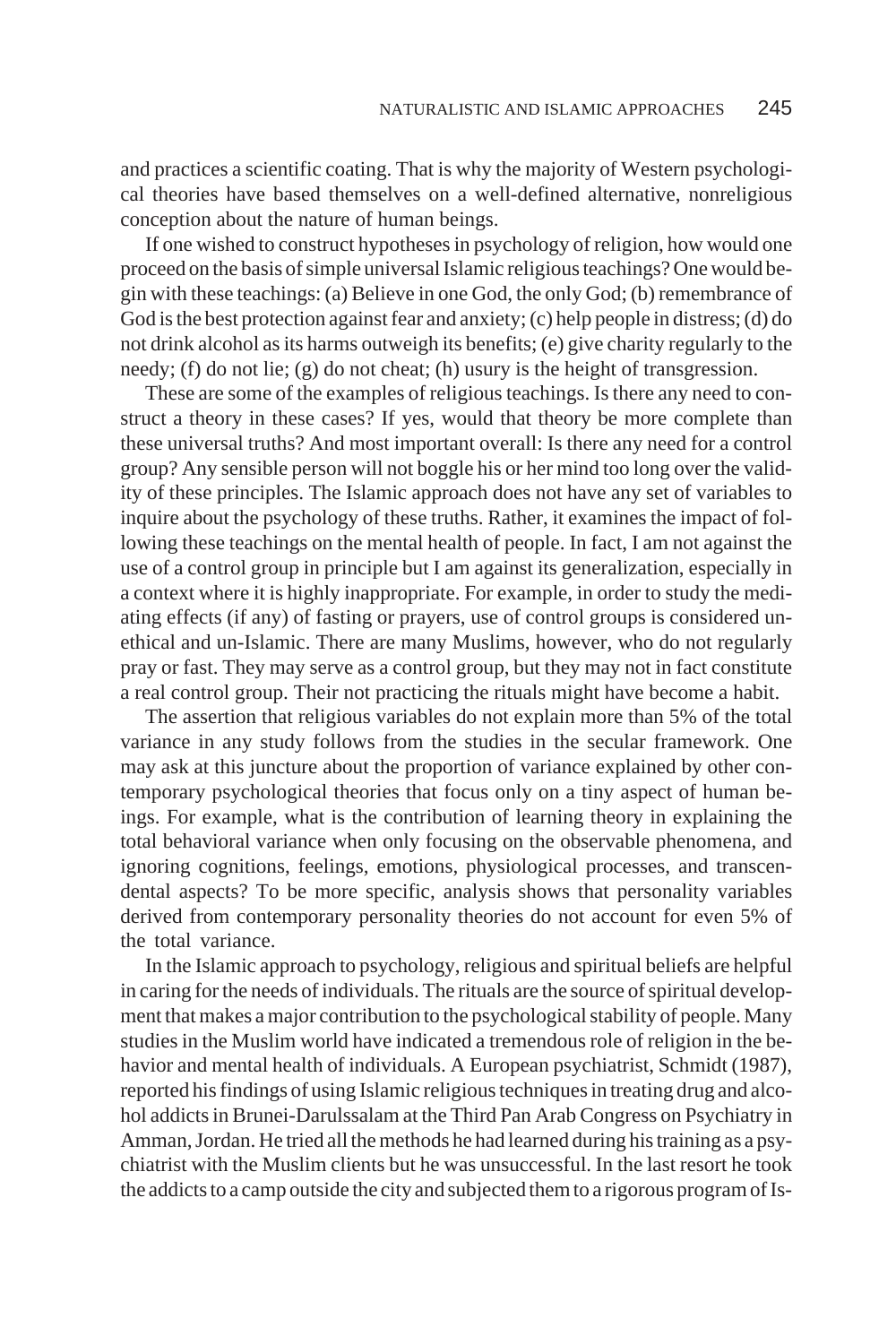lamic and physical activities involving prayers, talks, and video shows. The response of the addicts was very encouraging and they benefited much.

There are many other examples that indicate the effectiveness of Islamic beliefs and practices in managing the problem of alcoholism (Badri, 1976) and other psychological problems where other psychotherapies and psychiatric drugs failed (Badri, 1996). A number of Western psychologists and psychiatrists are becoming quite vocal about the spiritual aspects of human beings (Benson, 1996; Peck, 1990). Benson (1996) claimed that faith and belief in God are firmly embedded in human genes, that humans are literally programmed with a need for faith. It seems that he proposed a biological dimension for the Islamic concept of *Fitrah*. Ajmal (1986) argued that no systematic theory in psychology can be formulated without assuming a definite posture toward metaphysics. He believed that formulating metaphysical assumptions in psychology is especially important today, because quite a few persons are afflicted by (a) an acute dispersion into multiplicity and  $(b)$ distancing themselves from religion and God, considered as equivalent to mental disease.

As to methodology, Murken criticizes the approach of some of the papers presented at the Congress, especially those showing a relationship between religiosity and mental health. The major criticism is directed toward the correlational approach adopted in a number of empirical papers. It is argued that correlational findings might not intimate a causal relationship between religious practices and mental health because they could obscure the possible role of a third or moderator variable.

Methodologically, the coefficient of determination  $(r^2)$  assesses the extent of common variance among the variables. Also, some relationships exist among the variables that can only be examined with the help of a correlational approach and not with another method. It is naive to generalize about the weaknesses of correlational studies without considering the specific studies and the nature of their variables. The same criticism also applies to a view of scientific psychology that is too narrow. The entire disciplines of personality and of mental ability testing are founded on correlational approach since the times of Galton.

One might argue that methodological refinements could be brought about by adopting a regression approach. For example, multiple variables may be entered in a hierarchical regression to see the impact of the variables of interest on the criterion. However, the limit for the number of variables to be employed may remain controversial.

Major criticism directed at the studies seems to be relevant only in the ethnocentric–reductionist paradigm of Western psychology; but it cannot qualify as a universal syllogism, just as the claim of Western psychology, a product of laboratory experimentation with the rats and dogs, to be scientific and universal has been rejected by many psychologists (Denmark, 1995; Israel & Tajfel, 1972; Kim, 2000; Koch, 1974; Moscovici, 1972; Yang, 2000). Ajmal (1986)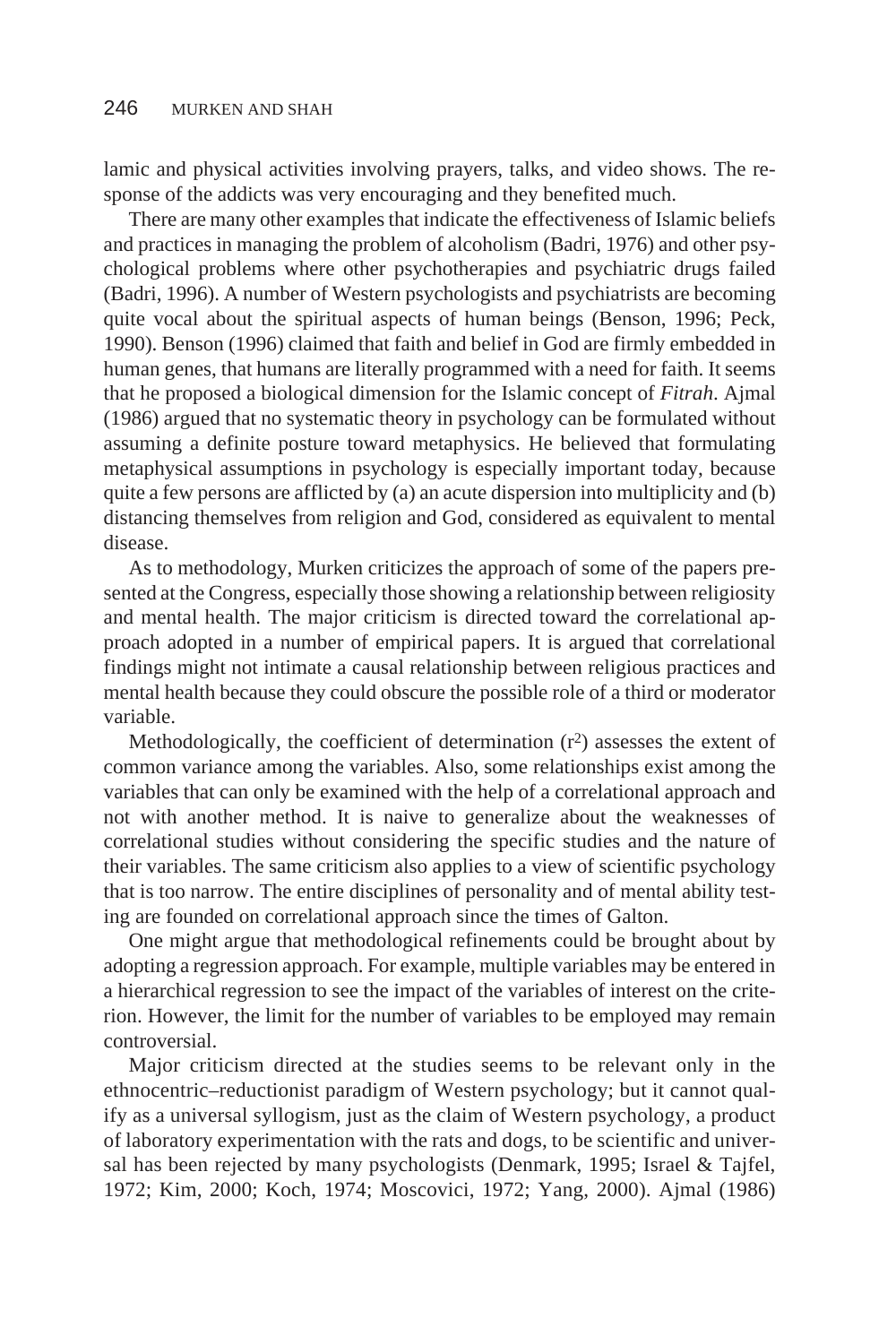termed the flight of psychologists into the laboratory as an indication of their fear and the resulting wish to escape serious encounters with humans as individuals and groups, and with themselves. It may be an illusion to argue that psychological self-restriction to deal with different truths in the society is a nonreductionist scientific endeavor.

Let me end with a testimony to the scientific reliability of the Qur'an. Those researchers who are working on the scientific aspects of the Qur'an have found about 1000 verses that pertain to the scientific discoveries of our time. Just to give one example, from 1925 Edwin Hubble (1929) provided the observational evidence for the expansion of the universe. Later Stephen Hawking, author of *A Brief History of Time* (1988), explained theoretically that the universe was not static as had been previously thought but was expanding. However, this has been revealed 1400 years ago in the Qur'an: "And the firmament, We constructed with power and skill and verily We are expanding it" (Ad-Dhariyat 51: 47, The Holy Qur-An, 1410/1989). In 1512, Copernicus placed the sun motionless in the center of the solar system with all the planets revolving around it. Modern science later discovered that the sun too is in motion and not stationary. The following verse of the Qur'an indicated this: "It is He who created the night and the day, and the sun and the moon, all [the celestial bodies] swim along, each in its orbit with its own motion" (Al-Anbiya 21.33, The Holy Qur-An, 1410/1989). In other words, what was scientific for the adherents of religion of Islam 1400 years ago has now become scientific for the secular mind.

### SEBASTIAN MURKEN AND ASHIQ ALI SHAH: FOLLOW-UP EXCHANGES

*Sebastian Murken:* Your considerations clarify the Islamic perspective, and that is an enrichment. In particular, I accept your criticism that psychology sometimes meddles with anthropology and unjustifiably claims that the resulting conceptualization of human beings is universal and the only acceptable one.

But there are a few points with which I do not quite agree. Here are my questions:

(1) On the basis of your explanations, how do you see the possibility of a joint research project? Is it possible at all to collaborate with researchers who do not share the Islamic framework? For instance, could we conduct the "same" study with Muslims in Malaysia by Islamic psychologists and in Germany by Western psychologists, and then compare the results?

(2) Accepting your methodology, how is one to research a question such as, "What is the most effective manner for teaching mathematics to a number of students of differing characteristics and backgrounds so that they all benefit most?" To my way of thinking, bringing in theories about cognition, motivation, learning,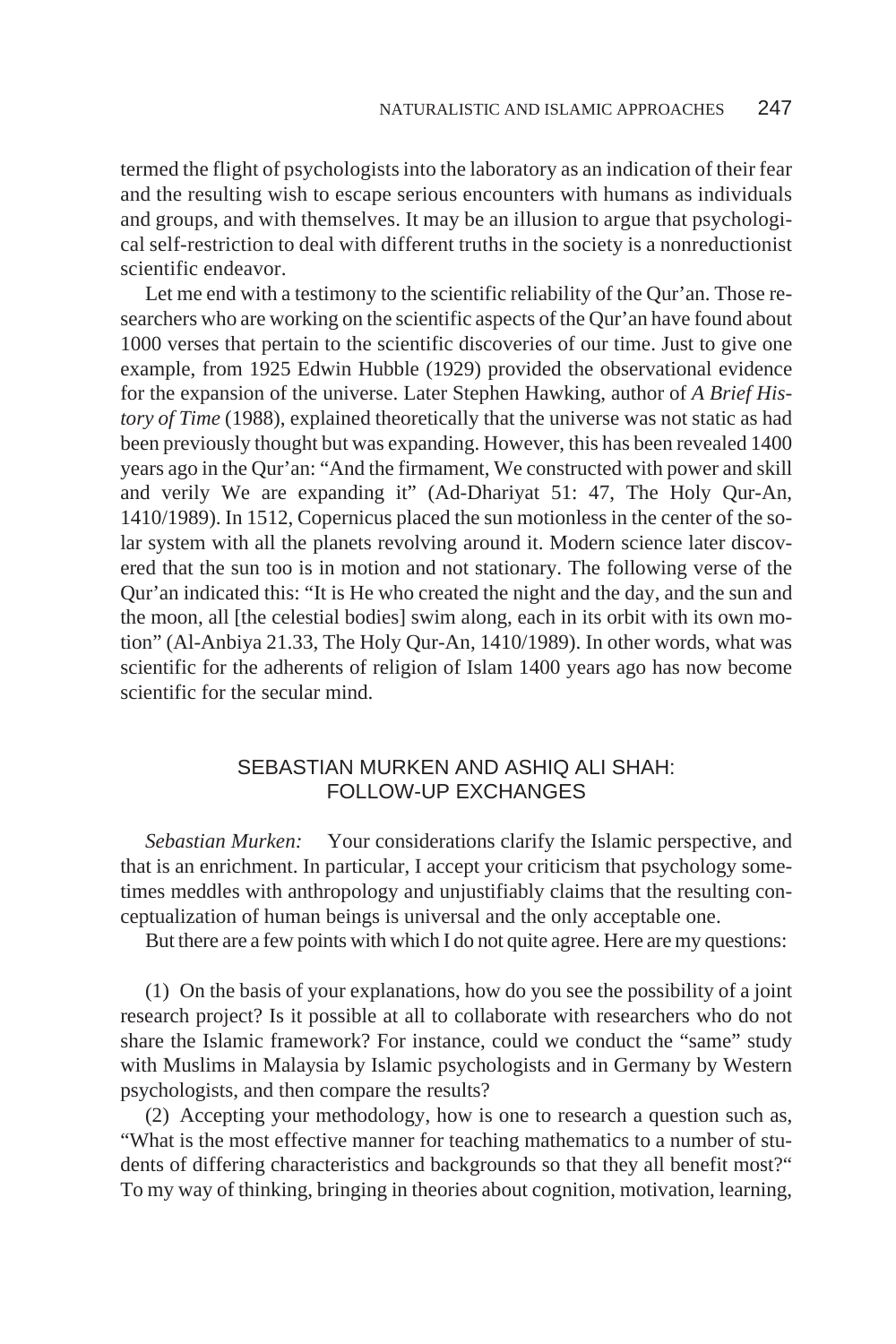etc. helps us to work out potentially fruitful hypotheses that can be tested in the field. Which alternative do you see in this particular case?

(3) You highlight—I believe quite well, at least historically—the benefits of Islam to mental health, science and research, etc. What about negative effects? Do they exist? Specifically, does Islam cause suffering to any person or group of persons?

(4) You blame the positivistic worldview in the West for a number of social ills. Are not societal and social issues generally too complex to be explained monocausally? And is not behaviorism largely passé except for the theory of learning, where the stick and the carrot have a long tradition? What good does it do to accuse and blame, as opposed to finding and proposing solutions? I can understand that each of us accumulates a certain amount of frustration and even anger, feels the need to eventually get rid of it, and uses upcoming opportunities to do so. Hopefully, frustration and anger thereby get out of the nervous system, and a more peaceful exchange can then take place.

*Ashiq Ali Shah:* I thank you for your questions, which allow me to explain some of my views in more detail. I respond to your questions one by one.

(1) I do not see any problems in that I have worked with many colleagues in the West. We are not within the Hindu system where some are untouchables. In the first place we are psychologists. We have to agree on a common strategy for any future cooperation; that is all.

*Sebastian Murken:* Well, I appreciate that. Maybe we can indeed set up a plan.

*Ashiq Ali Shah:* (2) I do not understand this question in the context of our current discussion. We are talking about religion and mental health, not mathematics. For the teaching of mathematics we have to adopt a corresponding strategy. I see this not only like the teaching of mathematics, but as much more. If the purpose of education is only to learn some specific worldly material in order to later find a job, then the methods of so-called scientific psychology are the relevant ones. On the other hand, if education is also to care for the moral and spiritual development of the child in order to prepare him or her to become a good person in this world and to be successful in the hereafter, then mere hypotheses testing may be inadequate.

(3) To answer this question I start with another question. Do you know for a fact that any divine, revealed religion harms people? I would be very interested to know about it. More specifically, I would be interested to know what you have in mind about Islam causing harm to a person or a group of people.

*Sebastian Murken:* You might know that I have been working as a psychotherapist for many years. I specialize in treating people with religious problems. Many of them have problems with anxiety, guilt and shame, sexuality, or their relationships partly as a result of their individual understanding of Christianity. Christianity does not prescribe harm, but still there are people who are suffering. As an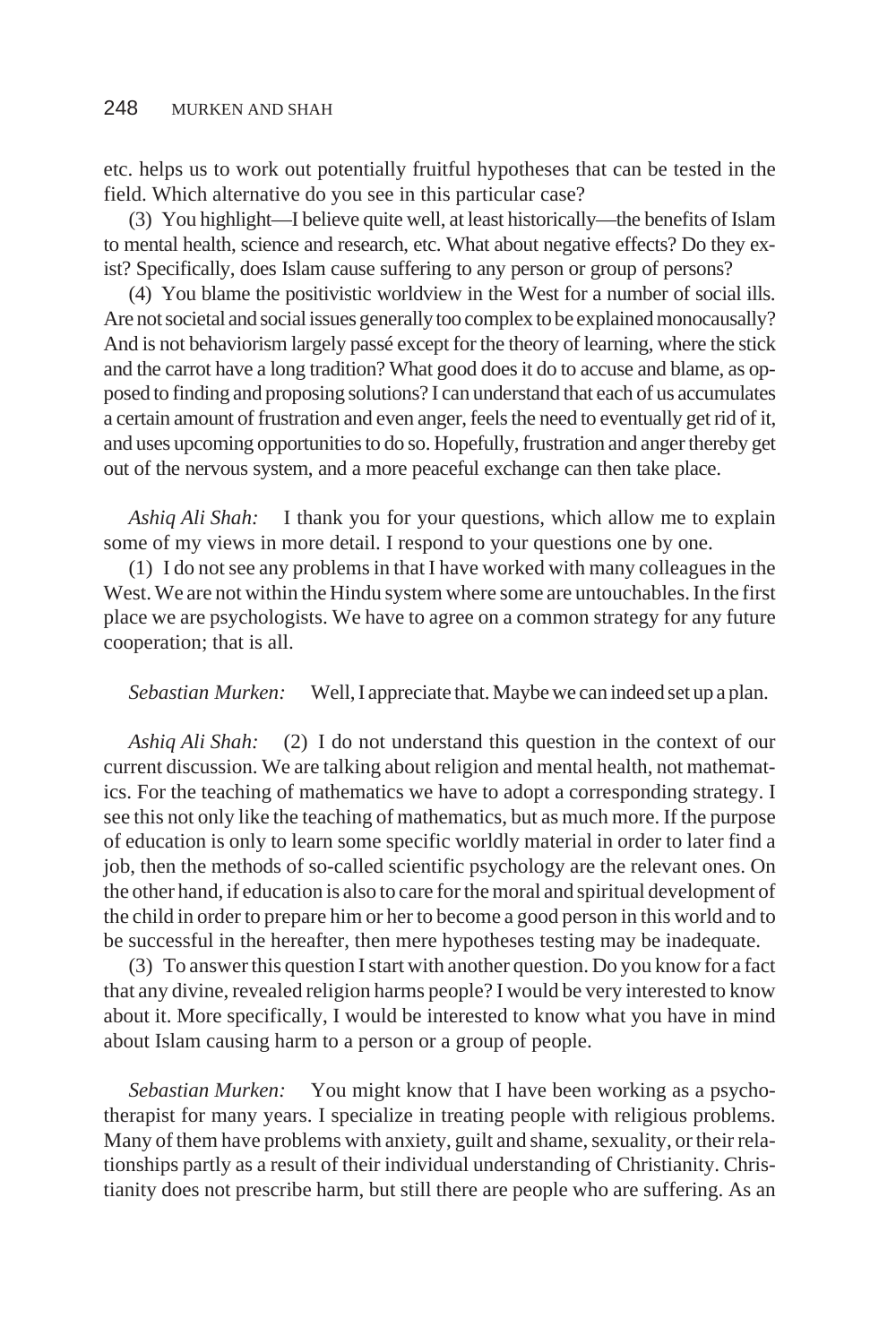example, I have discussed this in detail for the psychological processing of milleniaristic ideas (Zwingmann & Murken, 2000).

So I was wondering if there exists something similar in Islam. For example, I could imagine that certain aspects of religious teachings might cause harm to individuals, such as might occur if a woman is barred from higher education for religious reasons. As a psychologist I think that we have to look at people's actual lives and not only at religious ideals, which, I agree, are mostly very benevolent.

My suggestion is, therefore, that we understand the effects of religion and religiosity in their cultural context and the unique interaction between individuals and their own religious understanding. I hope you can agree that even people who live a very religious life might have mental problems. I have treated too many priests and clergy to believe anything else.

*Ashiq Ali Shah:* The answer to the point you raised is two-fold. First, it is a matter of one's worldview about religion and one's anchoring in it. Second, it is a matter of where one looks for the answer to the problem that is, the problem of causal attribution for mental problems.

First, regarding one's worldview about religion, Figures 1 and 2 (Khalili et al., this issue) describe these two worldviews. Just to mention it once again, Islam is not merely a religion, but a code of life. On the one hand, it establishes a relationship between the individual and his or her Creator and, on the other hand, it postulates one's relationship with the community and this world. The phenomenal self of human beings is hedonistic and is easily attracted toward the worldly lust. How one views religion and its practices will determine whether or not religion will lead to certain psychological problems. If one regards religion as a means to a successful life and as benevolent, then the person would not face such problems. Alternatively, if one thinks that religion is restrictive regarding some aspects of life and would like to follow one's own desires, then one might face problems. A preoccupation with individual interests in the West often conflicts with the religious teachings when individual interests are put above the collective and religious interests. Many problems are the result of this conflict between the individual and the collective interests. Islam emphasizes welfare of the individual within the social and religious context. In order to avoid these problems, one's own likings are subservient to the teachings of Islam. The message of Islam is straightforward. Allah (SWT2) says in the Qur'an:

O ye who believe! Enter into Islam whole-heartedly; And follow not The footsteps of the Satan For he is to you An avowed enemy (Al-Baqarah, 2:208, The Holy Qur-An, 1410/1989).

<sup>2</sup>SWT; Subhanahu Wa Ta 'ala: Allah is purified of having partners or a son.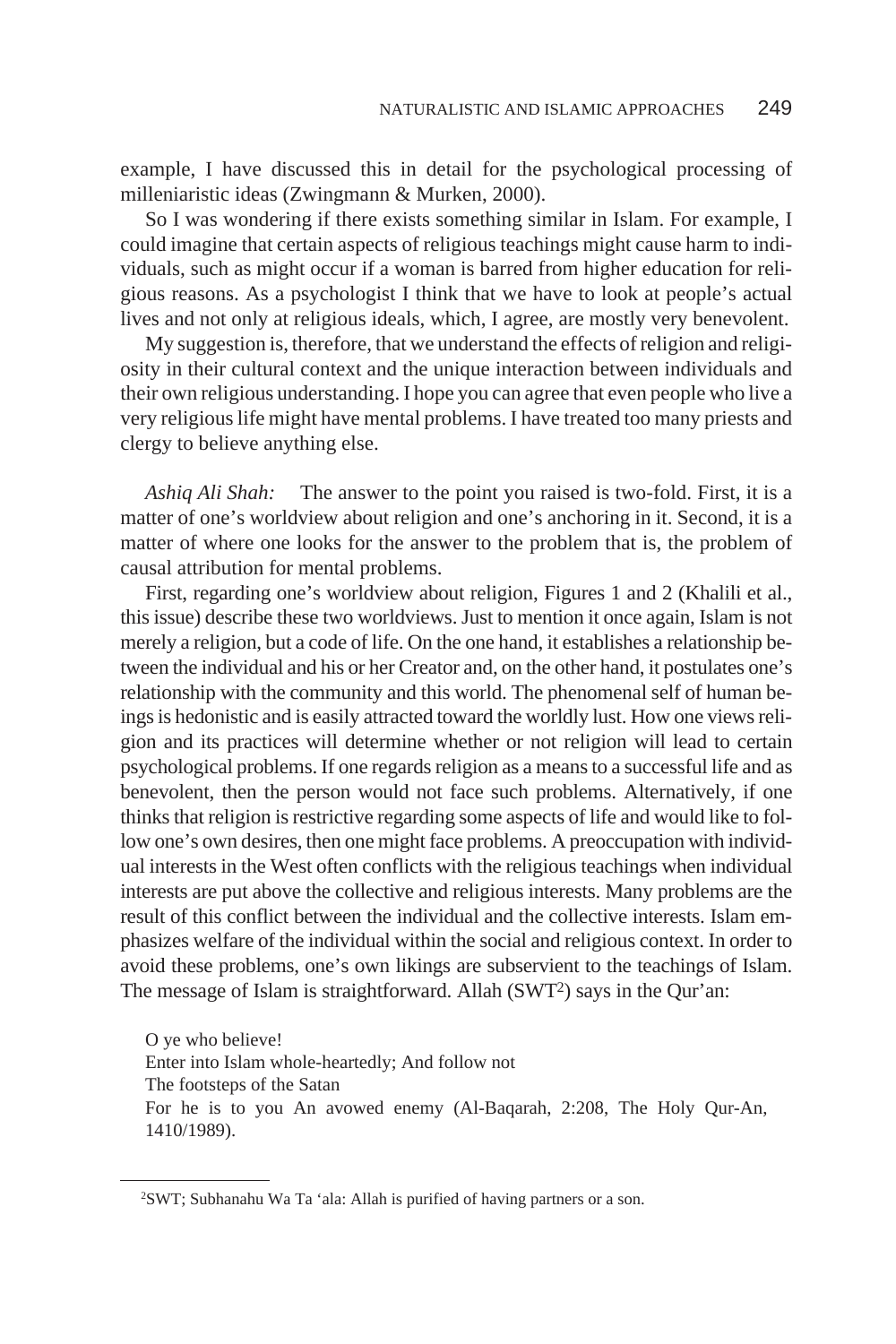#### 250 MURKEN AND SHAH

This verse of the Qur'an explains that submission is total, not partial. Many Muslims do not fulfill this criterion. As you mentioned, psychological problems arise as a result of one's understanding of Christianity. Many Muslims face the same problems because of their own understanding of Islam. If one misinterprets the Forgiveness and Mercy of God to have the liberty to commit sins and consequently encounters social and psychological problems, then it is not the religion but one's "bounded rationality" that is the perpetrator of the problems. The teachings of Islam emphasize that the human being is free and has been shown the right and the wrong through revealed guidance from time to time. Hence, each of us is responsible for his or her actions. The problems that you mentioned, that is, guilt, anxiety, shame, sexuality, and so forth, have connotations in Western psychology that are different from that in Islam. In the framework of Western psychology they pertain to the psychological problems and the aim of Western psychology is to liberate humankind from these neuroses (psychological terminology) by ridiculing religion (which refers to them as sin). In Islam, guilt, shame, and anxiety are regarded as an indicator of one's acknowledgement of wrongdoing and, therefore, are motivational in nature (i.e., motivation to reflect on and ponder over ones behavior); to ask for the Mercy and Forgiveness of God and to correct oneself. Religion has instilled the emotions of guilt, shame, and anxiety in people in order to motivate them to correct themselves—and this is for their betterment—whereas secular psychology terms them as "abnormal" in order to free the individual from every moral restriction in a sense of *liberation therapy* (Rice, 1996). These emotions lose their pathological character and become part of one's life if one follows religious teachings in letter and spirit and not according to one's own understanding and liking. These teachings are to safeguard people from such problems. The following verses of the Qur'an highlight this from different aspects.

Nay,- whoever submits His whole self to Allah And is a doer of good,- He will get his reward With his Lord; On such shall be no fear, Nor shall they grieve,(Al-Baqarah, 2:112, The Holy Qur-An, 1410/1989)

We send the Messengers Only to give good news And to warn: so those Who believe and mend (their lives),- upon them Shall be no fear, Nor shall they grieve (Al-An'am, 6:48, The Holy Qur-An, 1410/1989)

Behold! Verliy on the friends/ Of Allah there is no fear,/ Nor shall they grieve; (Yunus, 10:62, The Holy Qur-An, 1410/1989).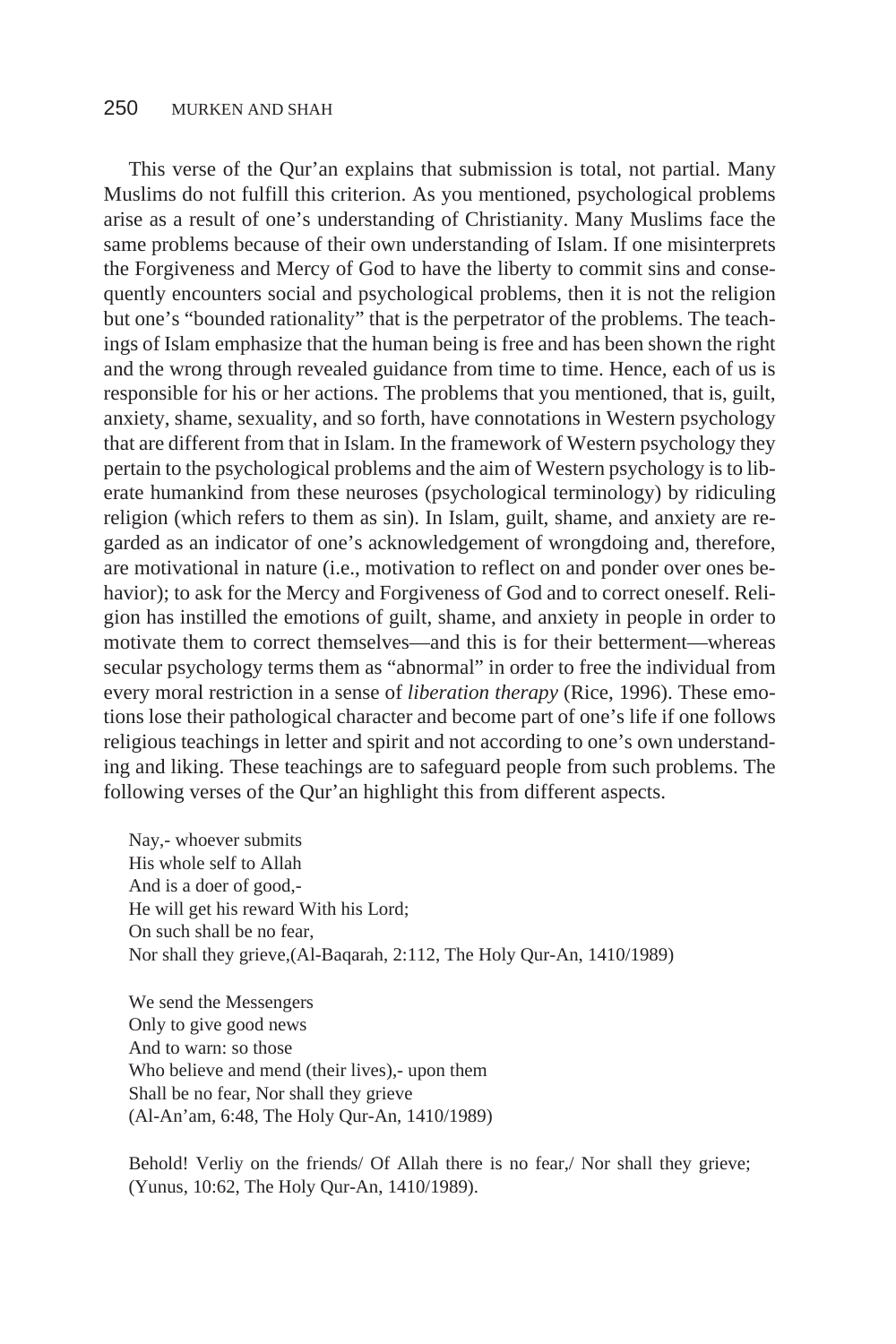The protection from psychological vows mentioned in the above verses is contingent upon the condition laid down in the aforementioned verse of Al-Baqara (2:208, The Holy Qur-An, 1410/1989).

Second, we have our own preconceived schemata to look for answers to the problems without having any clear insight, or at best having some knowledge of the subject matter and the context. I too work as a psychotherapist and have clergy as my clients. My experience shows that when their subjective values or the sociocultural circumstances conflict with the religious teachings, the problems arise as you indicated, that is, by one's individual understanding of religion—and I would like to add, "and by preoccupation with one's self by falling into a wishful circle of desires."

As to the question that you raised related to the education of females in the Muslim societies, one has to differentiate between the religious teachings, one's understanding of it, and the sociocultural context. You have mentioned that restrictions on the higher education of women in Islam (your understanding or attribution) might cause psychological problems for women. You might be surprised to know how much importance has been given to education and knowledge in Islam. There are Hadiths (sayings of the Prophet, SAW) and the verses of the Qur'an about it. In one of the Hadith, the Prophet (SAW) says "one must acquire knowledge if he or she has to travel to China" (China was regarded as the farthest country at that time). The second Hadith says, "the best ornament of a woman is education." Allah (SWT) has indicated the importance of education and knowledge many times in the Qur'an. Another Hadith says, "an illiterate cannot know even his Creator." It was Islam that opened the doors of education for everybody. There are no restrictions on women's education in Islam. Islam gave women equal rights as human beings during the dark ages when a woman was regarded as personal property. For your information, before the advent of Islam, Arabs used to bury their baby daughters in order to safeguard their pride and honor as fathers of sons. Islam termed it an act of murder and it was prohibited despite severe opposition, and gave women dignity and honor like men. There are verses in the Qur'an that highlight this. The following verse describing the day of judgment mentions:

When the female (infant);/ Buried alive is questioned,/ For what crime She was killed;/ (At- Takwir 81:8-9, The Holy Qur-An, 1410/1989).

The confusion of Non-Muslims about Islam is due to their mixing of Islam with the social customs and tribal values. The deprivation of women from higher education or even basic education is not because of Islam but because of the local customs, tradition, and social values. There are many Muslim tribes all over the world who, in their ignorance to Islamic teachings, adhere to their customs and traditions as a matter of honor for them. These customs emphasize one's family's and the tribe's honor and pride. If honor and pride are lost, then everything is lost accord-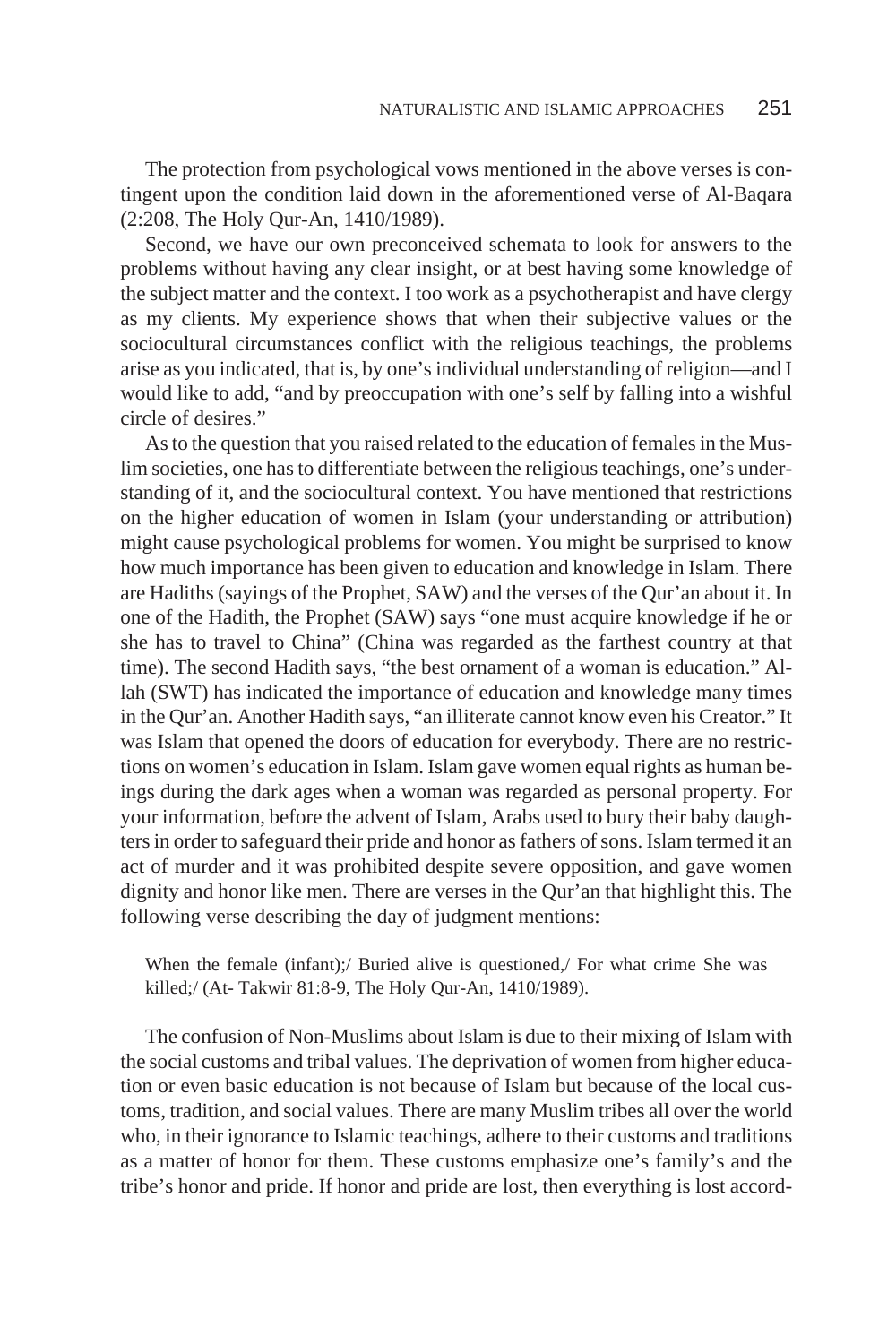#### 252 MURKEN AND SHAH

ing to these customs. These customs, and not the Islamic teachings, are impediments in the way of women's education. Accordingly, the honor and pride of the family is lost if a woman moves in the society freely. The situation of women's education is very different among Muslim countries. Take the examples of Middle Eastern countries and some Asian and African countries where the literacy rate for women is low. In contrast, in South East Asia, for example, Malaysia and Indonesia have a high rate of literacy among women. It may be something new for you to know that the majority of the students in the Malaysian universities are women. This high ratio of women in the universities was recently a matter of concern for the education minister. It may be surprising for you to know that in the most conservative state in Malaysia, Kelantan, women virtually dominate the small and medium size businesses.

The approach to a problem affects its understanding. We will find an answer according to the way we will look at a problem with our own schemata. I think that revealed guidance provides an objective criterion for a comparative analysis.

*Sebastian Murken:* Thank you for this analysis of mental health and psychotherapy from an Islamic perspective. I especially agree with your (often neglected) point that psychotherapy and psychotherapists operate from a specific understanding of human nature, religion, and the world. This, of course, is value-laden and should be made transparent.

I also appreciate your distinction between Islam and culture. What I learned from our discussion is not only that my understanding of the scope of religion (Islam) is more limited than yours (cf. Figure 1 vs. Figure 2 in Khalili et al., this issue) but also my understanding of science.

I see the scope of science and the scientific process quite limited. Science will never be able to answer ultimate questions or to tell us about human nature as such. But it is an instrument to answer questions of a smaller scope.

*Ashiq Ali Shah:* (4) I am not blaming anybody. I am just expressing my view. This is not the first time that I have been critical of the dominance of Western psychology and its relative irrelevance to other cultures. I have been doing it since 1985. It is quite surprising that, being a product of Western education and mostly positivistic in my own research, I am that critical. I simply see both sides of the coin.

In conclusion, you are right that we should try to find solutions and not blame others. I rarely blame others for what they do, unless it is a matter that does not personally concern me. Perhaps, you got a false impression of my critique (perhaps I am wrong), as if it was directed at you. However, I have talked generally about the nature of an approach. In some cases I have to be specific or must quote in order to make my point. I would regret it if this conveyed offense.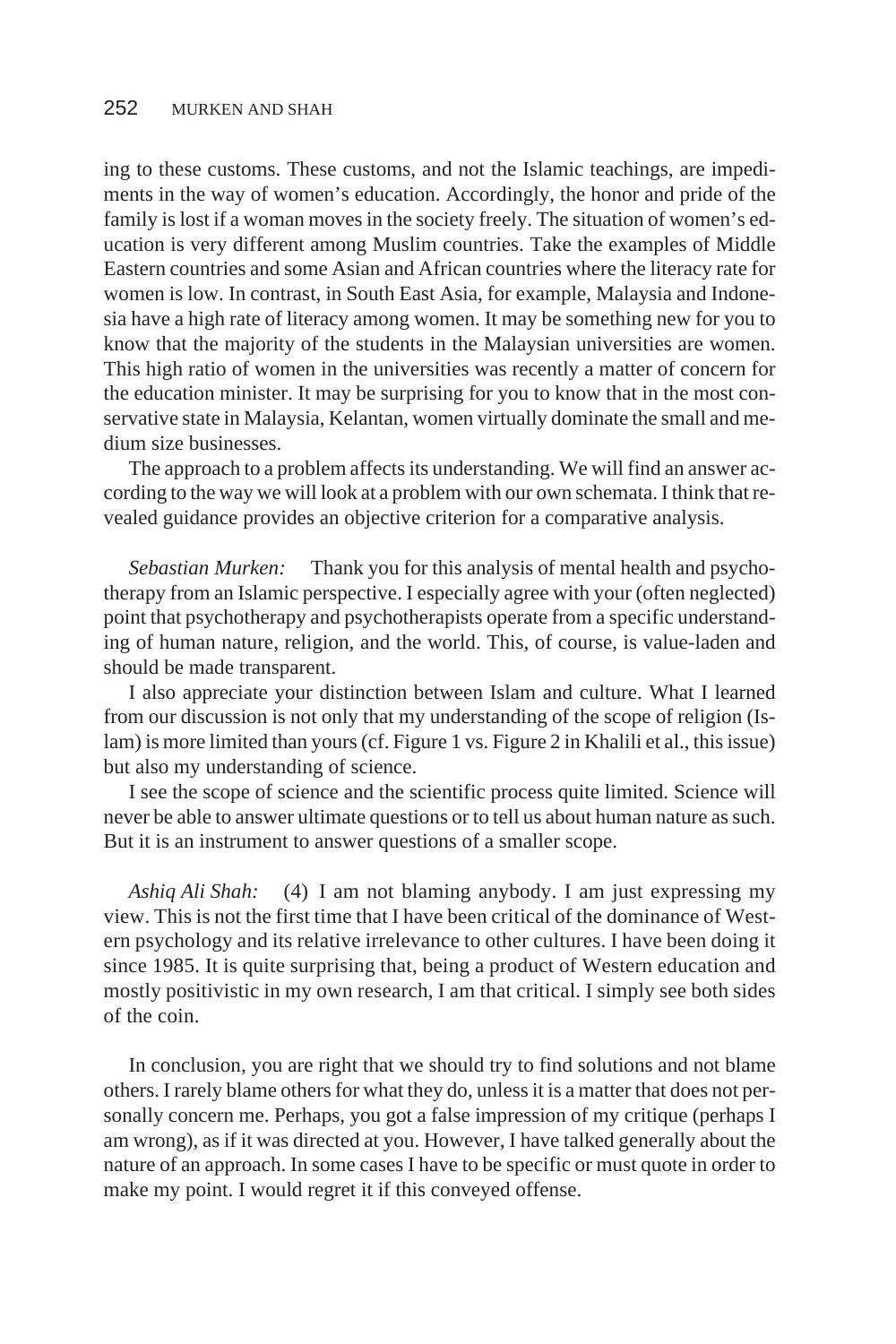I personally appreciate your in-depth analysis of the academic and other activities of the conference. You have taken extra pains to highlight many issues that others simply ignored or were not attentive to at all. I would appreciate having further constructive dialogue with you. This would be a good opportunity for me to learn more. I thank you for your contributions.

*Sebastian Murken:* Thank you for your compliments. I look forward to the publication of this important discussion and hope that it will stimulate others to join the effort of bridge building.

# ACKNOWLEDGMENT

The authors thank Dr. K. Helmut Reich for his generosity of mind and his unceasing and selfless efforts to coordinate and edit this article. His constructive ideas and persuasive criticism were instrumental in bringing the article to its current form.

# **REFERENCES**

- Ajmal, M. (1986). *Muslim contributions to psychotherapy and other essays*. Islamabad: National Institute of Psychology.
- Badri, M. B. (1976). *Islam and alcoholism.* Washington, DC: American Trust Publications.
- Badri, M. B. (1996). Counselling and psychotherapy from an Islamic perspective. *Al-Shajarah: Journal of the International Institute of Islamic Thought & Civilisation (ISTAC, Kuala Lumpur),* 1–240.

Benson, H. (1996). *Timeless healing*. London: Simon & Schuster.

- Denmark, F. L. (1995). Should we throw away the baby with the bathwater? *World Psychology*, *1,* 31–36.
- Feyerabend, P. (1975). *Against method.* London: New Left Books.
- Feyerabend, P. (1978). *Science in a free society.* London: New Left Books.
- Feyerabend, P. (1981). *Realism, rationalism and the scientific method.* Cambridge, England: Cambridge University Press.
- Hanson, N. R. (1958). *Patterns of discovery: An inquiry into the conceptual foundations of science.* Cambridge, England: Cambridge University Press.
- Hanson, N. R. (1971). *Observations and explanation: A guide to philosophy of science.* New York: Harper & Row.
- Hawking, S. (1988). *A brief history of time: From the big bang to black holes*. London: Bantam.
- Hood, R. W., Jr., Ghorbani, N., Watson, P. J., Ghramaleki, A. F., Bing, M. N., Davison, H. K., Morris, R. J., & Williamson, W. P. (2001). Dimensions of the mysticism scale: Confirmation of the three-factor structure in the United States and Iran. *Journal for the Scientific Study of Religion, 40*(4), 691–705.
- Hubble, E. (1929). *A relation between distance and radial velocity among extra-galactic nebulae.* Proceedings of the National Academy of Sciences, (Vol. 15; 3, March 15). Retrieved June 26, 2002 from http://antwrp.gsfc.nasa.gov/diamond\_jubilee/1996/hub?1929.html

Israel, J., & Tajfel, H. (1972). *The context of social psychology: A critical assessment.*London: Academic.

Kim, U. (2000). Indigenous, cultural, and cross-cultural psychology. A theoretical, conceptual, and epistemological analysis. *Asian Journal of Social Psychology, 3,* 265-287.